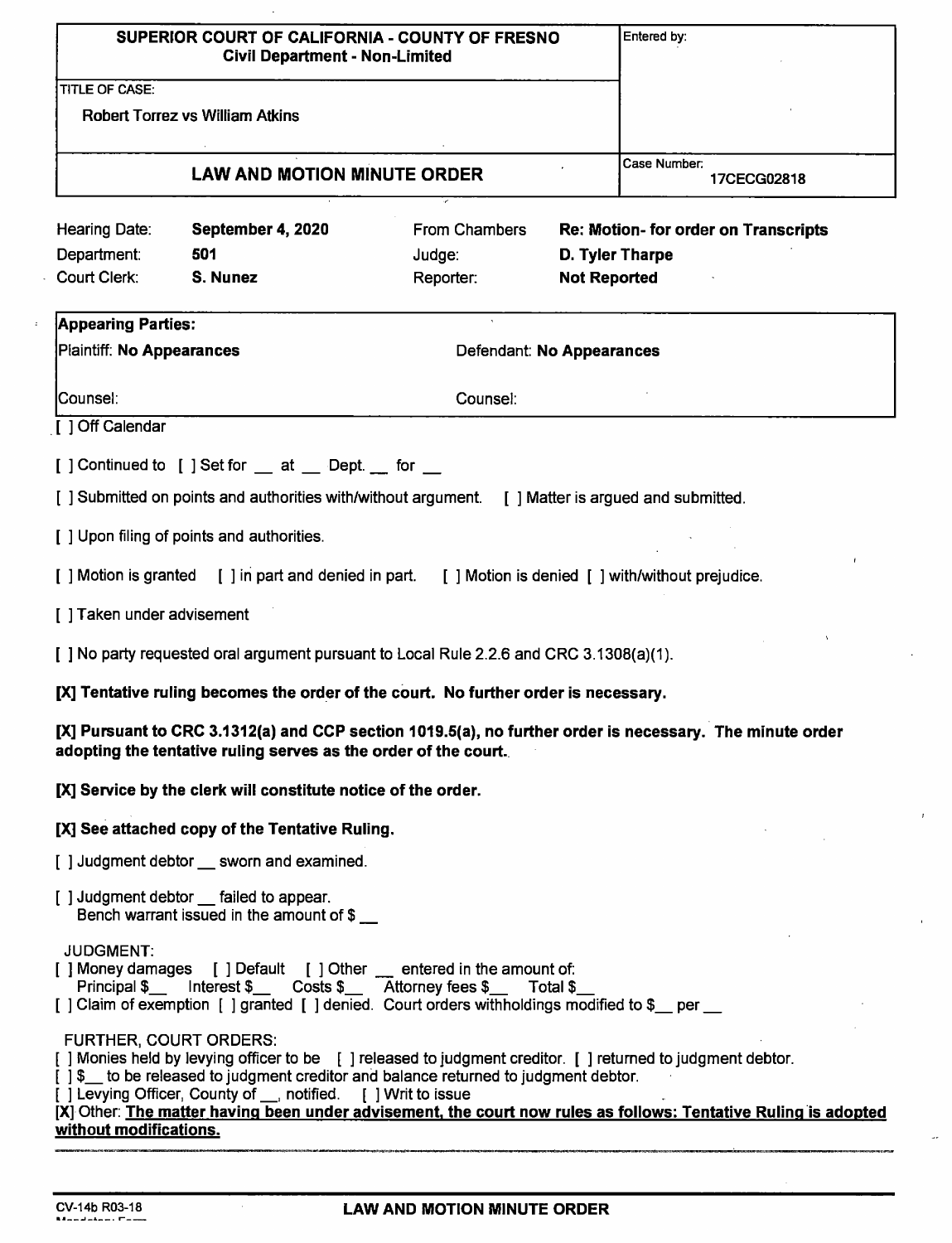| , 00,<br><b>Tentative Ruling</b> |                                                                                                                  |  |  |  |
|----------------------------------|------------------------------------------------------------------------------------------------------------------|--|--|--|
| Re:                              | Torrez v. Atkins<br>Superior Court Case No. 17CECG02818                                                          |  |  |  |
| Hearing Date:                    | September 3, 2020 (Dept. 501)                                                                                    |  |  |  |
| Motion:                          | by Plaintiffs for Order Requiring CSR to Provide Copy of<br>Deposition Transcript to Party for a Reasonable Rate |  |  |  |

## Tentative Ruling:

 $(03)$ 

To grant plaintiffs' motion for an order requiring the certified shorthand reporter US Legal Support, Inc., (US Legal) to provide plaintiffs with a copy of the subject deposition transcript for a reasonable rate. (Code Civ. Proc. § 2025.510, subd. (c); Serrano v. Stefan Merli Plastering Co., Inc. (2008) 162 Cal.App.4th 1014, 1036.) The court intends to find that \$2.50 per page is a reasonable rate to charge for the transcript. The court also intends to find that plaintiffs are not required to pay for additional charges such as "litigation packages" and "condensed copies" if they have not requested them. Finally, the court intends to deny the request for attorney's fees and costs against US Legal.

## Explanation:

Under Code of Civil Procedure section 2025.510, subdivision (c), the party noticing the deposition (in this case defendants) bears the cost of the transcription. (Code Civ. Proc. § 2025.510, subd. (c).) Accordingly, U.S. Legal has already been paid for its transcription services. At issue is the amount U.S. Legal can charge for a copy of the transcript that has already been prepared.

A non-noticing party has a statutory right to obtain a copy of deposition transcripts and exhibits at a "reasonable rate." (Code Civ. Proc. § 2025.510, subd. (c}; Serrano v. Stefan Merli Plastering Co., Inc. (2008) 162 Cal.App.4th 1014, 1036.) The non-noficing party may challenge the "reasonableness" of the rate by motion in the court in which the action is pending. (Id. at p. 1020.) That court has authority to set the rate under its inherent authority to control the conduct of ministerial officers in pending actions in order to protect the administration of justice. (Code Civ. Proc. § 128, subd. (a)(5); Serrano, at p. 1029.) "T]he court in the pending action is in the best position to resolve that dispute in a timely fashion. To defer the determination to a later separate proceeding would be impractical and inefficient and would undermine the trial court's necessary authority under section 128, subdivision (a)(5)..." (Serrano, supra, at pp. 1038-1039.)

"The amount that the court requires a party to pay to obtain a copy of a transcript in a pending action pursuant to section 2025.510, subdivision (c) must be a reasonable amount for that service, regardless of any other services that the deposition reporter may have provided for which the party requesting a copy is not responsible... The cost of transcription must be borne by the party noticing the deposition, unless the court on motion and for good cause orders otherwise (§ 2025.510, subd. (b)), so a reasonable fee for a copy of the transcript would not include any amount that compensates the

12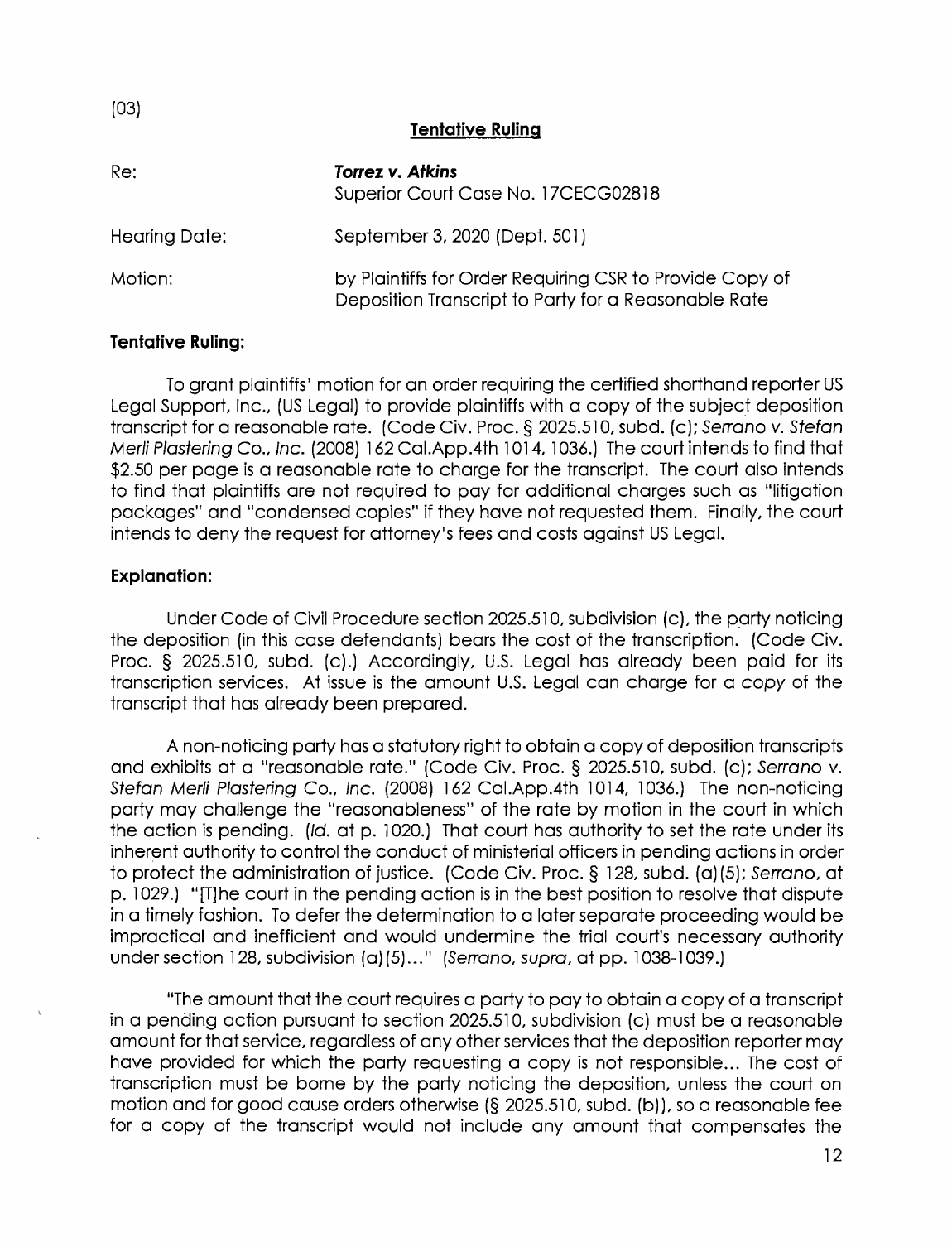deposition reporter for the cost to expedite the transcription... Although the reporter ordinarily sets the fee in the first instance, the reasonableness of the 'expense' [id., subd. (c)) that a court may require a party to pay to obtain a copy of the transcript in a pending action is a question within the sound discretion of the trial court... Our holding is limited to circumstances where (1) there is no relevant contractual relationship between the deposition reporter and the non-noticing party relating to the cost of a copy of the deposition transcript and (2) court intervention is required to ensure that the deposition reporter provide a copy of a deposition transcript to a non-noticing party in a pending action where the reporter has either refused to provide such a copy or is willing to do so only on the condition that the non-noticing party pay what it believes to be an Unreasonable fee." (Id. at p. 1038.)

It appears to the court that US Legal has charged an excessive and unreasonable rate for a copy of a document that it has already prepared, and that defendants have already paid for. Plaintiffs are simply requesting a copy of a transcript that has already been prepared. There does not appear to be any legitimate reason it should cost almost \$550 for plaintiff to obtain a 112-page transcript. US Legal has also added costs for a "litigation package" and "condensed copy", even though plaintiffs' counsel did not request these items. Thus, it appears that US Legal has attempted to grossly pad the bill with additional charges.

While US Legal argues that its rates include charges for certain overhead, such as provided certified copies and fielding questions from the parties, it does not state how it calculates the costs of the overhead. Indeed, US Legal has only provided one declaration to support its opposition, which provides no details about how its rates are actually calculated. (Jason Bovard decl.)<sup>1</sup> There is also no information about how much the noticing party is charged for transcripts, even though US Legal contends that it charges the noticing party significantly more than the non-noticing party for transcripts. (Id. at  $\P\P$  9, 10.) Therefore, US Legal has failed to provide the court with evidence showing that the rates it charges to non-noticing parties are reasonable.

US Legal argues that plaintiffs' counsel should be estopped from arguing that its rates are unreasonable, since he has paid those rates in prior cases without objection, and he also offered to pay \$384.40 for the transcript at issue here. There is no estoppel.

Under Evidence Code section 623, "[W]henever a party has, by his own statement or conduct, intentionally and deliberately led another to believe a particular thing true and to act upon such belief, he is not, in any litigation arising out of such statement or conduct, permitted to contradict it." Here, plaintiffs' counsel paid US Legal's standard rates for transcripts in other cases. However, there is no indication that plaintiffs in the present case were parties in any of the other cases where plaintiffs' counsel paid for rates are unre<br>and he also c<br>Under<br>or conduct, ir<br>and to act up<br>conduct, per<br>rates for trans<br>present case<br>transcripts, so transcripts, so Counsel's payment does not bind plaintiffs here. Also, there is no evidence

<sup>&#</sup>x27; Plaintiffs' counsel has objected to the declaration of Mr. Bovard and Exhibit B thereto, on the grounds of lack of foundation, relevance, and "misleading conclusions." The court will overrule the objections, as it appears that Mr. Bovard, who is the Senior Operations Director for the West Region of US Legal, has sufficient personal knowledge of the facts that he alleges, and that he has laid a sufficient foundation for his statements. As Operations Director of the company, he would presumably be familiar with the rates and procedures used by his own company as well as close competitors. Therefore, the court will overrule the objections.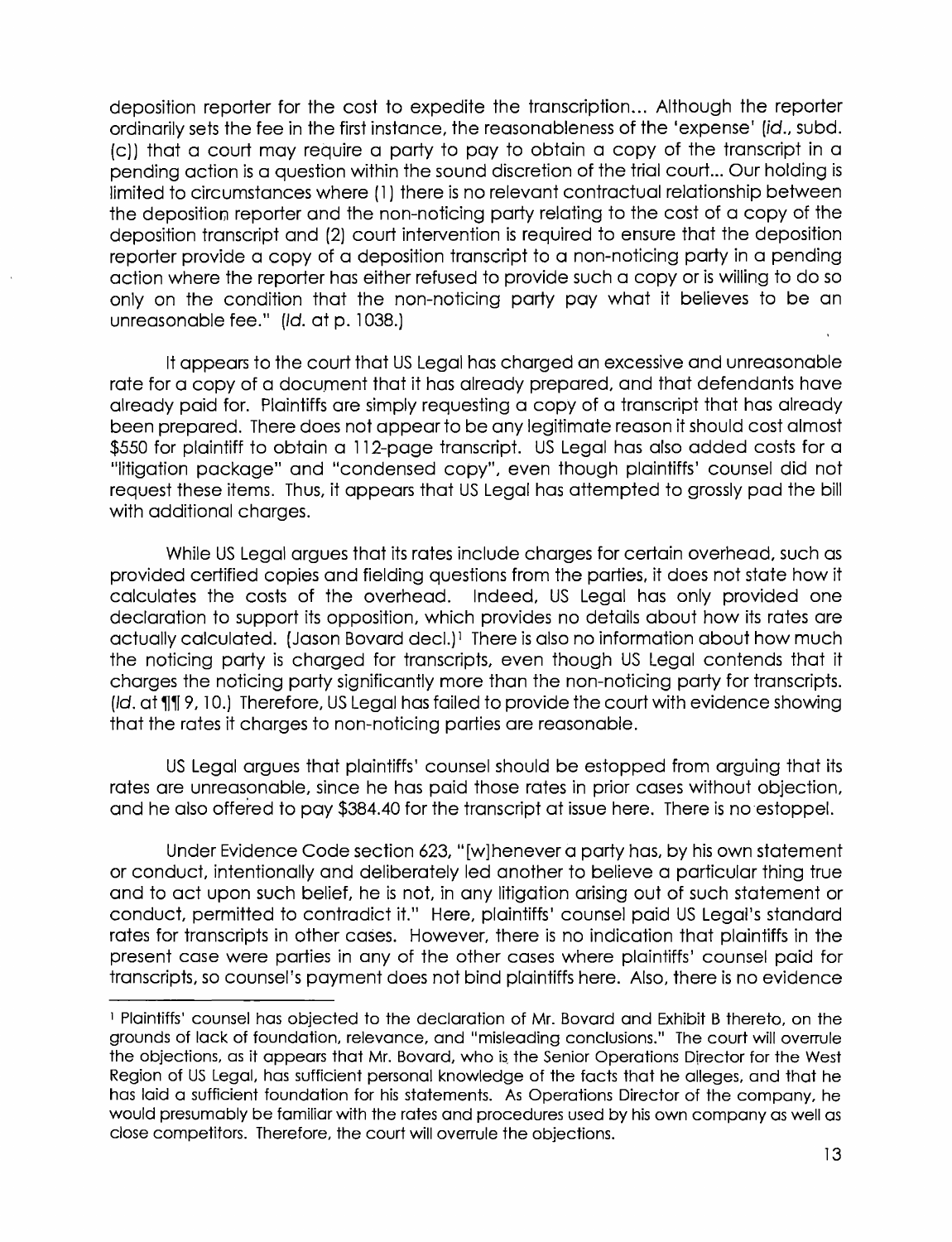that US Legal relied upon plaintiffs' counsel's payment of iis rates, so the docirine of estoppel does not apply here. Likewise, while plaintiffs' counsel did offer to pay a lower amount than US Legal had billed him for the transcript in the present case, US Legal rejected that offer and never relied upon it. As a result, there is no basis for finding that plaintiffs' counsel should be estopped from challenging the rates now.

US Legal also argues that plaintiffs' proposed rate of \$0.25 per page is Unreasonable, especially given that plaintiffs' counsel had previously offered to pay \$384.40 for the same transcript. However, the fact that plaintiffs' counsel made a previous offer to pay \$384.40 for the transcript does not necessarily mean that he believes that US Legal's rates are reasonable. It appears that plaintiffs' counsel was attempting to compromise with US Legal by offering pay just for the transcript itself, without the supplemental materials that he had not requested and did not want to purchase. Since US Legal immediately rejected his offer, it is unclear why the offer is relevant at this time.

US Legal has further argued that its rates are equal to or lower than the rates charged by its competitors in the same marketplace, and thus its rates are reasonable. (Bovard decl., 114.) The fact that other companies in the marketplace also charge high rates for providing copies of transcripts does not necessarily establish that those rates are reasonable. If all court reporting companies are charging unreasonably inflated rates for transcripts, that does not make their rates reasonable. Without an explanation of how US Legal calculates its rates for noticing and non-noticing parties, US Legal has not shown that its rates are reasonable, especially given that the non-noticing party should only be charged for the reasonable cost of copies of the transcripts. (Code Civ. Proc. § 2025.510, subd. {c).)

Therefore, the court intends to grant plaintiffs' motion to order US Legal to provide the transcript at a reasonable rate. However, it does not appear that plaintiffs' proposed rate of \$0.25 per page is necessarily a reasonable amount. As US Legal points out in iis opposition, its rates reflect overhead charges for providing certified copies and fielding questions from parties. US Legal needs to pay staff to provide these services, as well as providing facilities for staff. (Bovard decl., 110.) Thus, simply charging a basic copy rate of \$0.25 per page would be inadequate under the circumstances.

The court intends to set the reasonable rate for providing copies of the transcript to plaintiffs at \$2.50 per page, which should provide additional money to cover the overhead costs for US Legal. The court also intends to find that plaintiffs are not required to pay for additional costs of "litigation package" and "condensed transcript" if they do not want these extra features. Finally, the court intends to deny plaintiffs' request for aitorney's fees and filing fees related to the motion, as plaintiffs have not cited any legal authority for imposing such fees and costs on US Legal here.

Pursuant to California Rules of Court, rule 3.1312(a), and Code of Civil Procedure section 1019.5, subdivision (a}, no further written order is necessary. The minute order adopting this tentative ruling will serve as the order of the court and service by the clerk will constitute notice of the order.

| <b>Tentative Ruling</b> |              |    |          |  |
|-------------------------|--------------|----|----------|--|
| <b>Issued By:</b>       | Judge Tharpe | on | 9/1/2020 |  |